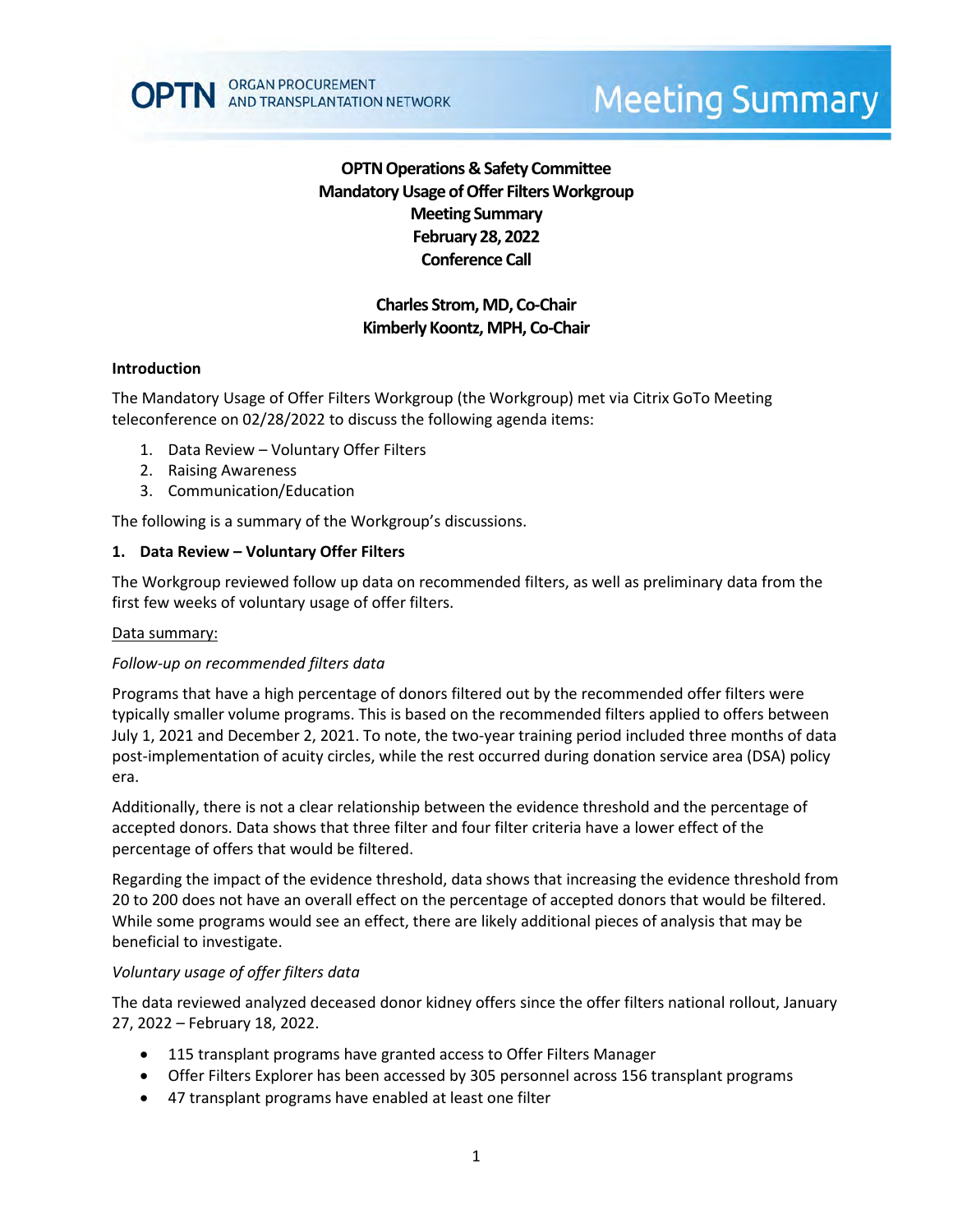- About 75% of transplant programs have five or fewer filters enabled. 205 filters total have been enabled
- 217, 965 total offers have been bypassed. This is 10.8% of all offers, and 36.7% of offers from transplant programs with at least one filter enabled.
- On average, transplant programs that have enabled at least one Offer Filter have bypassed 37.8% +/- 27.2% of offers.

## Summary of discussion:

The Workgroup suggested reviewing data which analyzes the impact of offer filter usage on allocation time.

A member asked whether the recommended filters can be reassessed on an annual basis. Staff confirmed that there is a plan to annually reassess the recommended filters. Another member suggested the Workgroup needs to further discuss whether the recommended filters remain applicable given the change in kidney allocation policy.

A member suggested that future analysis include stratification of pediatric-only transplant programs.

## **2. Raising Awareness**

The Workgroup discussed how to increase awareness of offer filters in the transplant community.

## Summary of discussion:

A member stated that communicating the benefits of Offer Filters utilization is important, such as reducing cold ischemia time.

Another member suggested allowing transplant programs to review the donor ID for offers that were bypassed by applied offer filters. The member added that post-transplant outcomes could be added as well for transplant programs to review and determine whether they seek to change their behavior. The member explained it will be beneficial for transplant programs to analyze their organ offer and acceptance behaviors.

## Next steps:

The Organ Procurement Organization (OPO) Committee will receive a presentation on offer filters on March 15, 2022.

## **3. Communication/Education**

The Workgroup was updated on ongoing communication and education efforts for offer filters.

## Summary of discussion:

There were no comments or questions. The meeting was adjourned.

## **Upcoming Meetings**

• March 28, 2022 (teleconference)